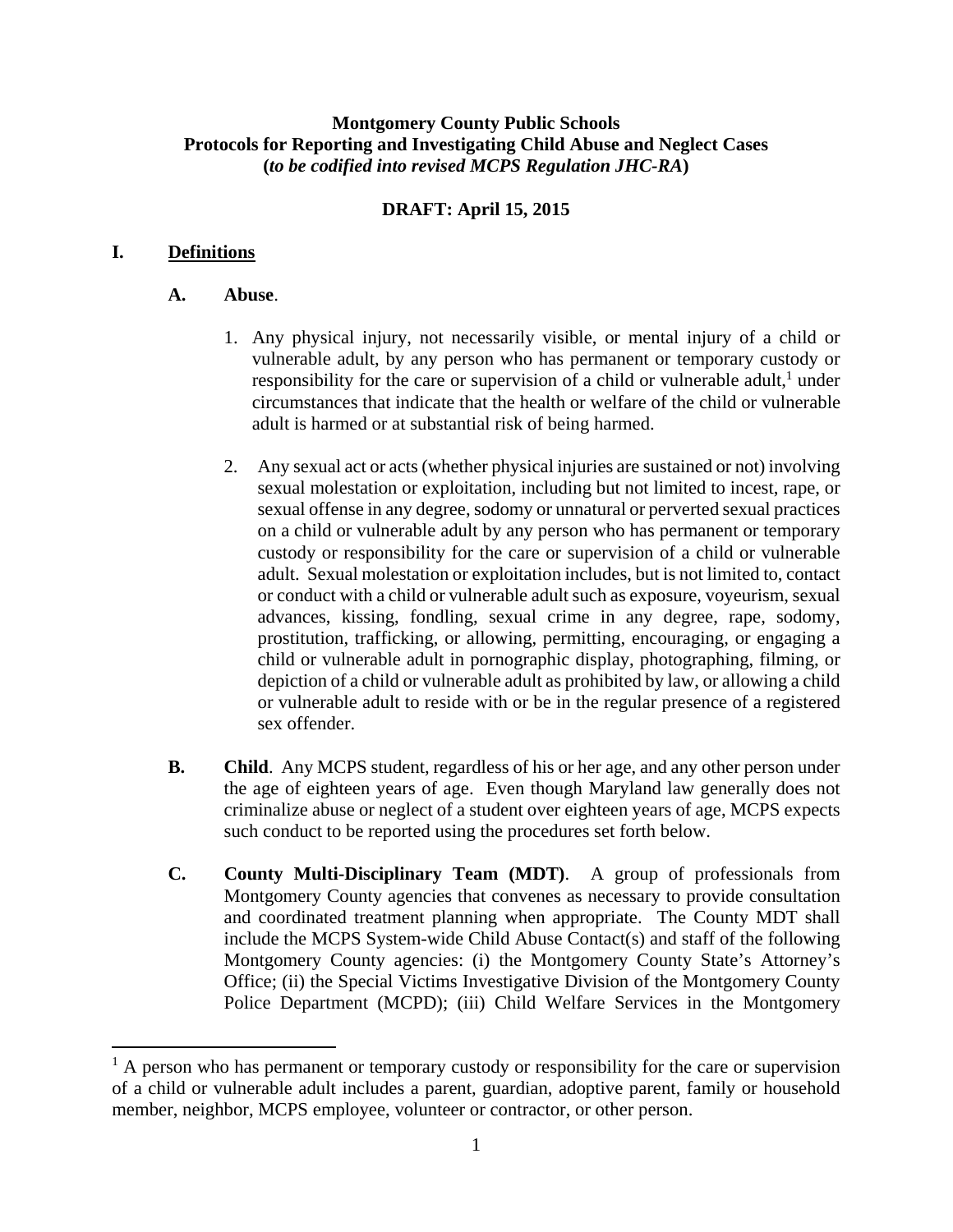County Department of Health and Human Services, commonly known and identified in these protocols as Child Protective Services (CPS), or the Aging and Disabilities Services Information and Assistance Unit in the Montgomery County Department of Health and Human Services commonly known and identified in these protocols as Adult Protective Services (APS), in the case of vulnerable adults; and (iv) the Tree House Child Assessment Center of Montgomery County. In cases of alleged abuse or neglect where the accused is a MCPS employee, contractor or volunteer, the MCPS System-wide Child Abuse Contact may be involved in MDT meetings or consultation for the purpose of ascertaining information and determining the appropriate course of action, as well as debriefing incidents to assess lessons learned and opportunities for continuous improvement. In addition, a MCPS System-wide Child Abuse Contact may invite a School-Based Child Abuse Liaison(s) to join a MDT meeting or consultation solely for the purpose of assisting in the care and providing coordinated services to a student in their school that is the subject of a report.

- **D. MCPS Child Abuse Coordinating Team**. This Team shall ensure a coordinated response within MCPS to reported instances of child abuse and neglect. It shall include the MCPS System-wide Child Abuse Contact(s) as well as representatives from the Office of School Support and Improvement (OSSI), the Office of Human Resources and Development (OHRD), the Department of Student Services (DSS), the Office of General Counsel (OGC), the Department of School Safety and Security, the Office of Communications, the MCPS Title IX Coordinator, and other offices and departments as appropriate.
- **E. Family or Household Member**. A person who lives with, or is a regular presence in a home of a child or vulnerable adult, at the time of the alleged abuse or neglect. Regular presence in a household means visiting or staying in a home with sufficient frequency to make an individual a significant part of the child's, vulnerable adult's, or family's life.
- **F. Mental Injury**. The observable, identifiable, and substantial impairment of a child's or vulnerable adult's mental or psychological ability to function.
- **G. MCPS Employees**. Both certificated and non-certificated personnel employed by MCPS, including substitute teachers.
- **H. MCPS Property**. Any school or other facility, including grounds owned or operated by MCPS, buses and other MCPS vehicles, and the facility and grounds of any MCPS-sponsored activity involving students, including field trips.
- **I. MCPS Contractors**. Outside contractors and other individuals who provide services to MCPS, including the contractor's direct employees, subcontractors, and/or independent contractors that the contractor uses to perform the work required by its contract with MCPS. This regulation applies to MCPS contractors while they are providing services to MCPS and have direct access to or interaction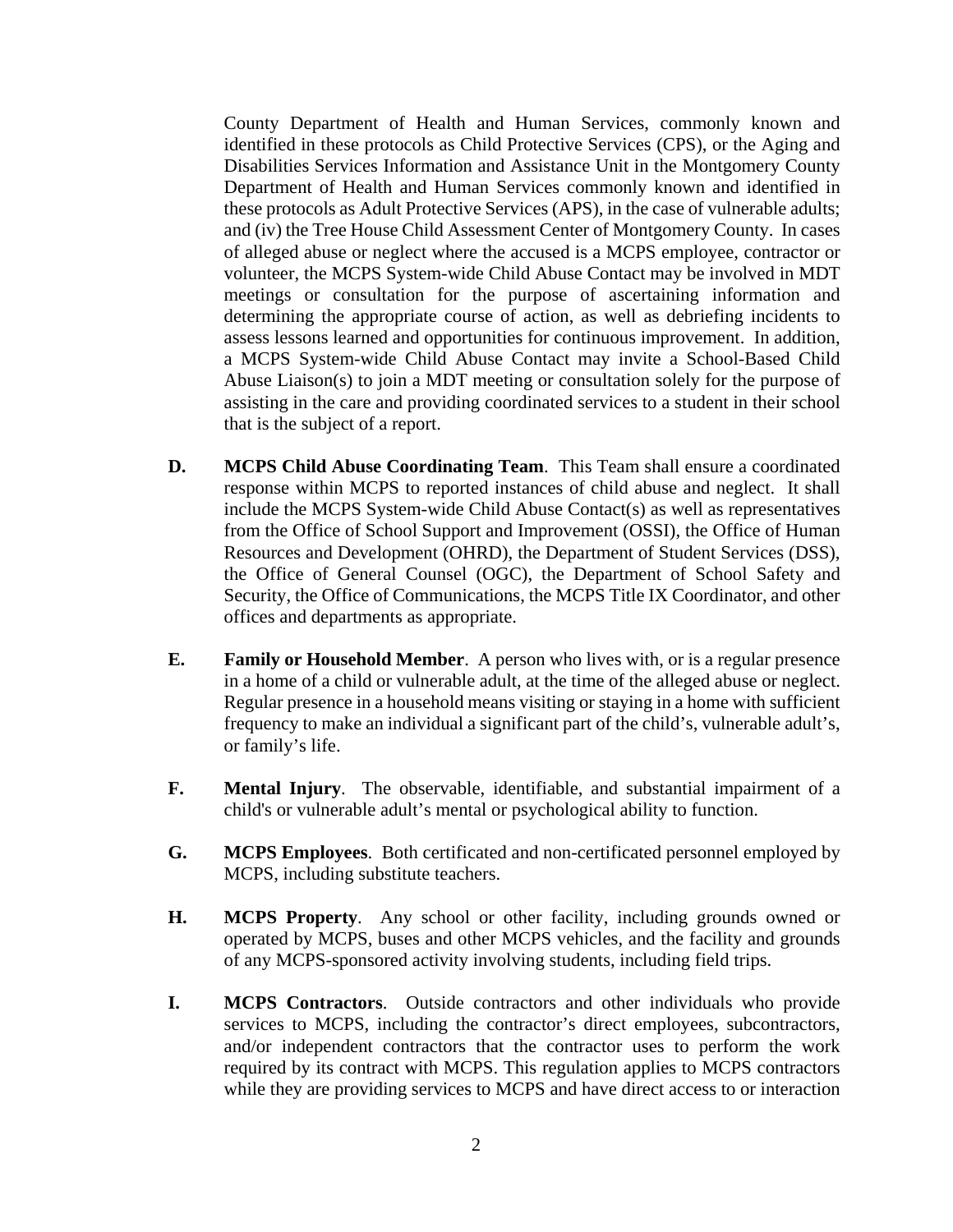with MCPS students, either on MCPS property or during MCPS-sponsored activities.

- **J. MCPS System-wide Child Abuse Contact(s)**.The Deputy Superintendent for School Support and Improvement shall designate one or more System-wide Child Abuse Contacts(s) in the Office of School Support and Improvement (OSSI), who shall be the primary system-wide contact(s) for MCPS in convening the MCPS Child Abuse Coordinating Team and consulting with the County Multi-Disciplinary Team.
- **K. MCPS Volunteers**. Volunteers include parents/guardians and other family members, as well as other members of the community interested in the education of children, who donate their time and energies to support the students of Montgomery County, subject to the provisions set forth in MCPS Regulation IRB-RA, *Volunteers in Schools*. This regulation applies to MCPS volunteers who have direct access to or interaction with MCPS students, while those volunteers are on MCPS property or participating in MCPS-sponsored activities.
- **L.** Neglect. The leaving of a child or vulnerable adult unattended<sup>2</sup> or other failure to give proper care or attention, or the provision of improper care or attention, to a child or vulnerable adult by any a parent, guardian, adoptive parent, family or household member, neighbor, MCPS employee, volunteer or contractor, or other person who has permanent or temporary care or custody or responsibility for supervision of the child or vulnerable adult under circumstances that indicate:
	- 1. That the child's or vulnerable adult's health or welfare is harmed or placed at substantial risk of harm, or
	- 2. Mental injury to the child or vulnerable adult or a substantial risk of mental injury.
- **M. School-Based Child Abuse Liaisons**. Each principal shall appoint a school counselor or other staff member as a School-Based Child Abuse Liaison. The School-Based Child Abuse Liaison shall assist in providing professional development for school-based personnel in recognizing, reporting, and preventing abuse and neglect. After a report of alleged abuse or neglect is made, the School-Based Child Abuse Liaison shall support the school principal in responding to the allegation and serving as a point of contact for County MDT participating agencies and coordinating support for the alleged student victim. In addition, School-Based Liaisons may be invited by a MCPS System-wide Child Abuse Contact to join a

 $2$  In Maryland, a child under the age of eight years may not be left unattended at home, at school, or in a car. If a parent or guardian needs to leave a child younger than eight years old unattended, the parent or guardian must ensure that a reliable person, who is at least thirteen years old will stay to protect the child. Separately, suggestions regarding young students walking to school are available at this link: http://www.montgomeryschoolsmd.org/parents/basics/transportation/.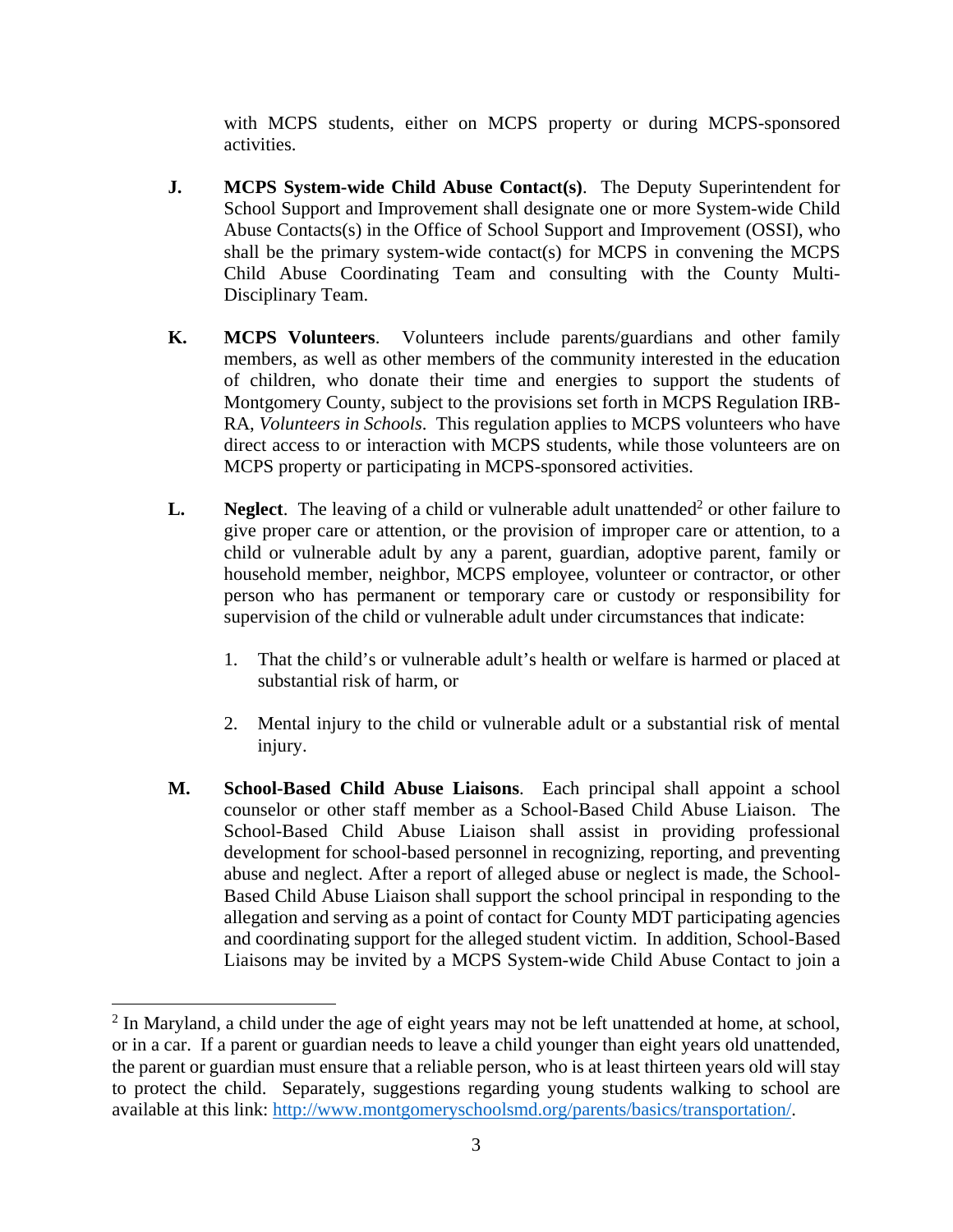County MDT meeting or consultation solely for the purpose of assisting in the care and providing coordinated services to a student in their school that is the subject of a report. School-Based Child Abuse Liaisons shall receive targeted professional development in recognizing, reporting, and preventing abuse and neglect.

- **N. Retaliation**. The act or process of threatening or otherwise penalizing a person for: (1) reporting an alleged violation of a law, policy, or regulation; or (2) participating in an investigation of an alleged violation.
- **O. Vulnerable Adult**. A person eighteen years of age or older who is believed by the individual reporting abuse or neglect to lack the physical or mental capacity to care for his/her daily needs.

### **II. Reporting Responsibilities for MCPS Employees, Contractors, and Volunteers**

- **A. Scope of Reporting Responsibilities**. All MCPS employees, contractors, and volunteers are personally and directly required to report any suspected instance of abuse or neglect of a child or vulnerable adult:
	- 1. Whether the alleged victim is personally known by the reporting individual or not.
	- 2. Whenever there is reason to believe that abuse occurred in the past, even if the alleged victim is an adult when the incident comes to light.
	- 3. Regardless of where the child or vulnerable adult lives and regardless of where the suspected abuse or neglect is alleged to have occurred.
- **B. Oral Report**. MCPS employees, contractors, or volunteers must make an immediate oral report of suspected abuse or neglect.
	- 1. **Notification of CPS/APS**. Each MCPS employee, contractor, or volunteer who suspects the abuse or neglect is personally responsible for ensuring that an oral report is made.
		- a. Oral reports of child abuse or neglect must be made immediately to CPS, which maintains a 24-hour telephone service (240-777-4417).
		- b. Oral reports of abuse or neglect of vulnerable adults must be made to the Aging and Disabilities Services Information and Assistance Unit in the Montgomery County Department of Health and Human Services (240-777- 3333).
		- c. If an individual has any doubt about whether to report abuse or neglect, he/she should err on the side of reporting the allegation to CPS (or APS for vulnerable adults).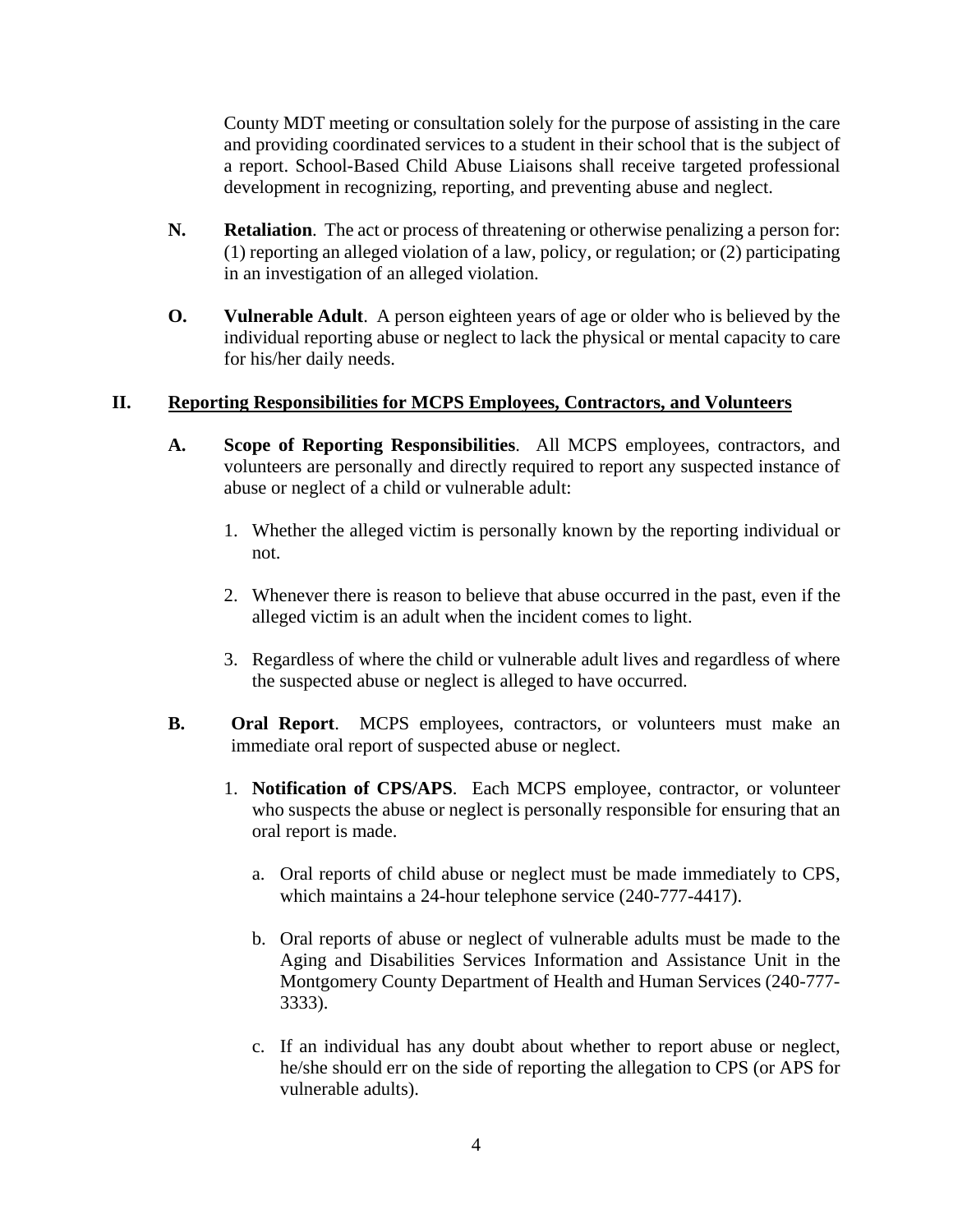- d. Prior to making a report of suspected abuse or neglect, it is not the role of any MCPS employee, contractor, or volunteer to investigate to determine the validity of a case of suspected abuse or neglect.
- e. If a child or vulnerable adult provides information pertaining to suspected abuse or neglect to a MCPS employee, contractor, or volunteer, that individual may ask limited follow-up questions to assist in obtaining a brief description of the incident and injuries, where they occurred, and the name or a description of the alleged offender. Prior to making a report, however, MCPS employees, contractors, or volunteers shall not interrogate or collect written statements from any alleged victim or witness to prevent unnecessary trauma that may result from repetitive, detailed questioning.
- f. Prior to making a report, MCPS employees, contractors, or volunteers shall not interview the alleged perpetrator or discuss the alleged incident with him or her.
- g. MCPS employees, contractors, and volunteers attempting to determine if there is reason to suspect abuse or neglect shall not pressure students to recant allegations of abuse or neglect.
- 2. **Notification of Principal/Supervisor**. After making an oral report to CPS (or APS for vulnerable adults), the MCPS employee, contractor, or volunteer must immediately notify the school principal, if the person reporting is school-based. If the person reporting is not school-based, he/she shall notify his/her direct supervisor as well as the principal of the school which the child or vulnerable adult attends, as appropriate. Notification should be made even if CPS or APS informs the reporter that it is declining to proceed with or screening out the investigation.
	- a. Upon notification, the principal or direct supervisor shall initiate the followup procedures set forth in Section III below, and contact the Special Victims Investigations Division of the MCPD under the circumstances set forth in Section  $II(B)(4)(c)$  below.
	- b. Once an oral report is made to CPS (or APS for vulnerable adults), neither the principal nor any other MCPS employees shall conduct further internal investigations, except as set forth in Section III below.
	- c. The principal or direct supervisor must make certain that a written report is submitted as described in Section II(C) below.
	- d. While this regulation requires notification of the principal or supervisor, the notification does not fulfill the reporting obligations of MCPS employees, contractors, and volunteers. As stated above, they are also personally and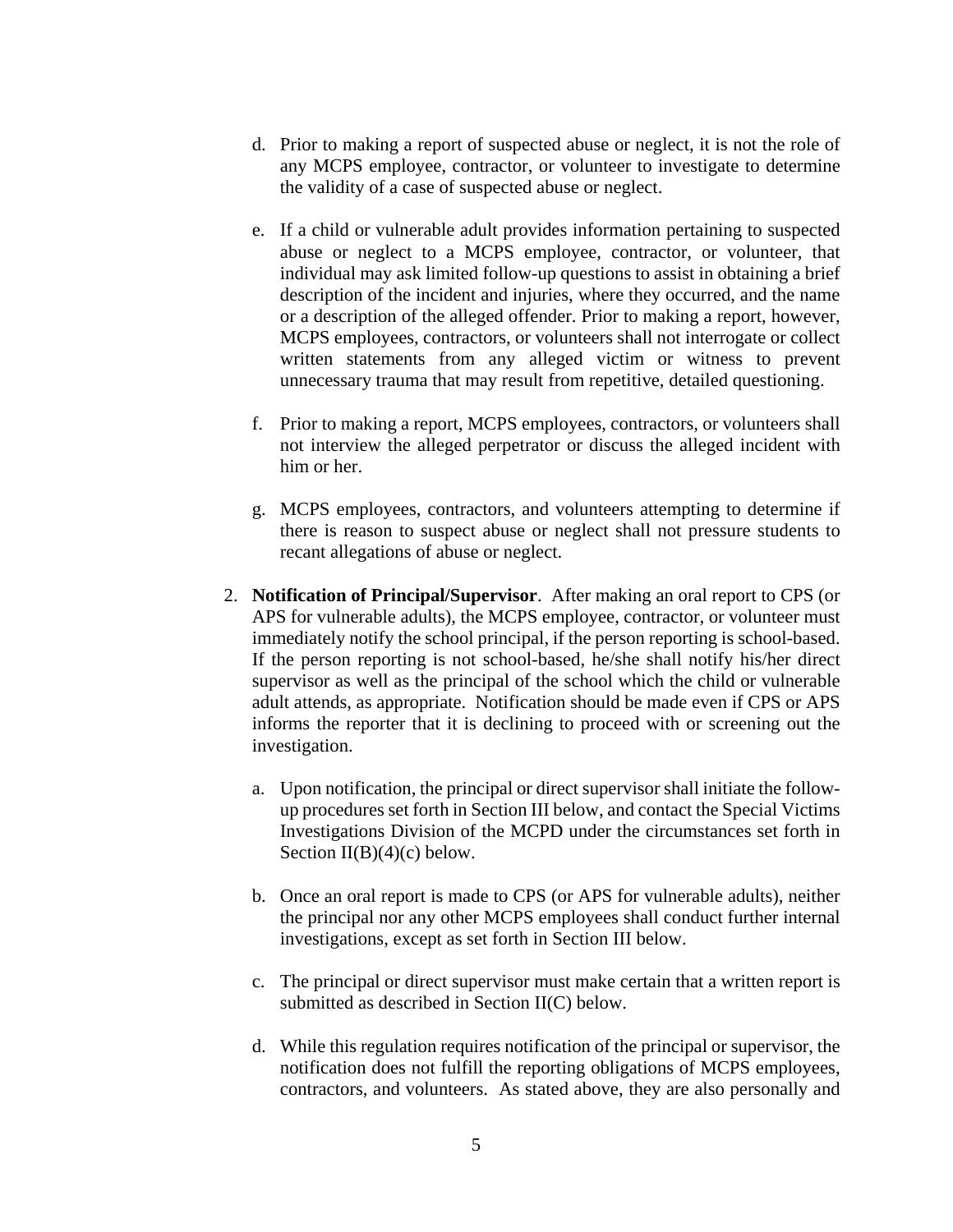directly required to make a report to CPS (or APS for vulnerable adults).

- e. In those circumstances where the MCPS employee, contractor, or volunteer may have concerns about notifying his/her school principal or direct supervisor, the person reporting may notify a MCPS System-wide Child Abuse Contact instead.
- f. The MCPS employee, contractor, or volunteer making the oral report will immediately update his/her principal or direct supervisor, as appropriate, regarding any further consultation with or information received from CPS, MCPD, or any other agency participating in the County MDT regarding or related to the report.
- 3. **Notification of MCPD**. To facilitate and streamline tracking of reports, MCPS and the members of the County MDT have agreed that CPS, or APS in the case of vulnerable adults, shall be the primary reporting agencies for MCPS employees, contractors, and volunteers. In addition, as a critical member of the County MDT, the Special Victims Investigations Division of the Montgomery County Police Department (MCPD) will be regularly consulted, and it will be immediately notified of suspected abuse or neglect incidents, as set forth below:
	- a. When CPS (or APS for vulnerable adults) receives an oral report involving an abuse or neglect situation that may rise to the level of a criminal offense, it is MCPS' understanding that CPS (or APS for vulnerable adults) shall immediately contact the Special Victims Investigations Division of MCPD.
	- b. In addition to ensuring that any MCPS employee, contractor, or volunteer under their supervision reports personally and directly to CPS (or APS for vulnerable adults), principals and supervisors shall immediately notify the Special Victims Investigation Division of the MCPD if they receive notification of a suspected abuse incident involving an alleged sexual offense, as defined in Section  $I(A)(2)$ , above, or an alleged sexual offense involving an adult victim.
	- c. In responding to other suspected abuse or neglect incidents, MCPS employees, contractors, or volunteers may also seek assistance from the Special Victims Investigations Division of the MCPD, but they must still fulfill their obligation to personally and directly make an immediate report to CPS (or APS for vulnerable adults) as described above.
- **C. Written Report**. The person making an oral report of abuse or neglect must submit a written report to CPS (or APS for vulnerable adults) on MCPS Form 335-44: *Report of Suspected Abuse and/or Child Neglect*.
	- 1. The written report must be submitted to CPS (or APS for vulnerable adults) within 48 hours after the contact that disclosed the existence of possible abuse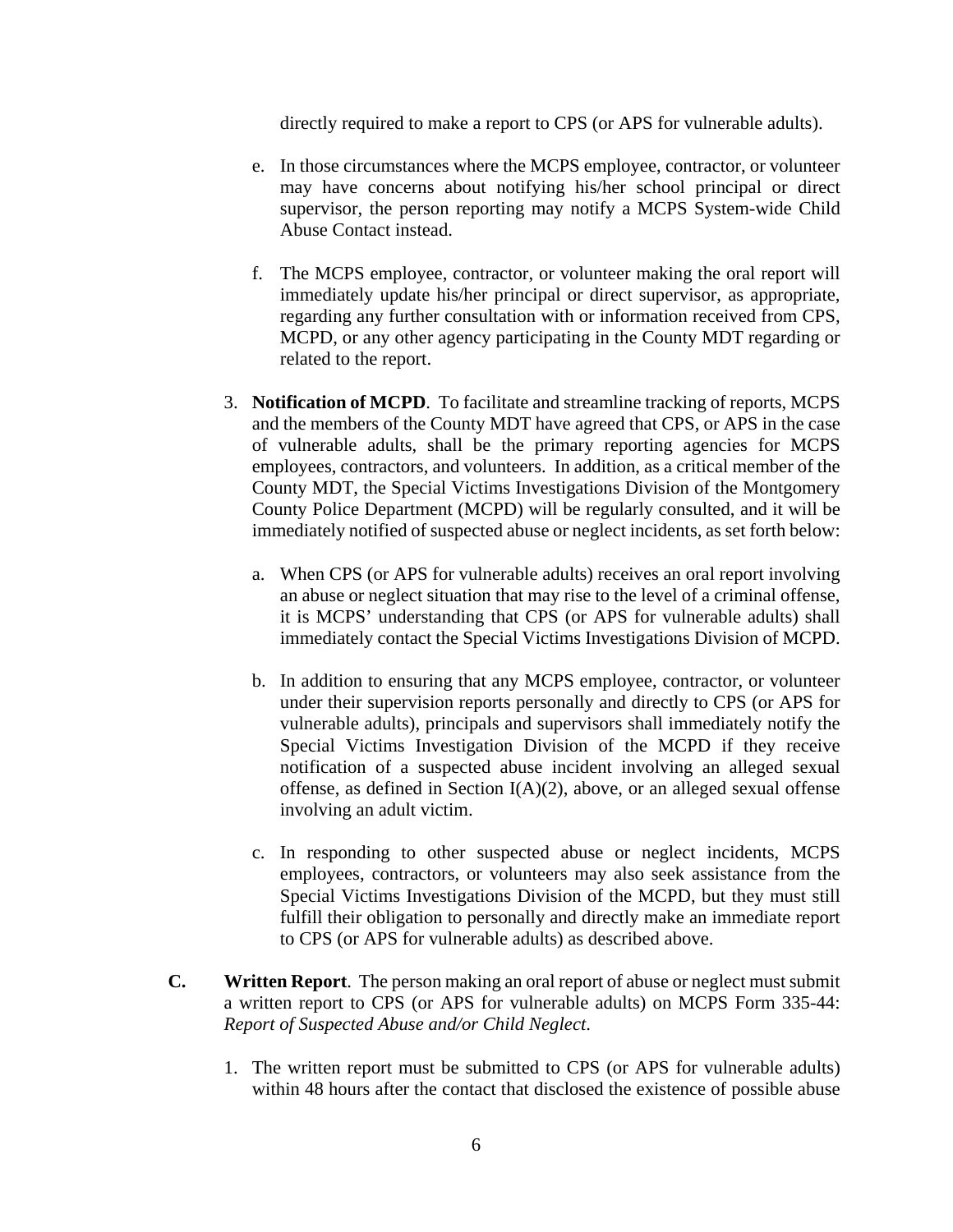and/or neglect. The written report must be made even if CPS, APS, and/or the MCPD informs the reporter that it is declining to proceed with or screening out the investigation.

- 2. The principal or direct supervisor shall distribute a copy of the report, as indicated on MCPS Form 335-44, to the MCPS Department of Student Services, which shall maintain copies in a confidential file. In cases of abuse only, the principal or direct supervisor also shall distribute copies of the report to the MCPD and the Montgomery County State's Attorney's Office. All written reports and copies shall be sent in a plain envelope, sealed, addressed, and marked confidential. The envelope shall be enclosed in the usual interoffice mailer.
- 3. Principals and supervisors shall not keep any copies of reports, but they shall keep a confidential log of all reported cases which will include only: (a) the name of child or vulnerable adult; (b) the name of the alleged perpetrator, if known; (c) the date and hour of oral report; (d) the name of the staff member and agency to whom the report was made; and (e) the date that the form was mailed.

### **III. Follow-Up Responsibilities After Allegations Are Reported**

### **A. Investigations**

- 1. MCPS expects all of its employees, contractors, and volunteers to cooperate fully with the County MDT participating agencies and other external agencies in investigations of suspected abuse and neglect. Timelines for information sharing regarding those agencies' investigations are set forth in the Memorandum of Understanding between MCPS and the members of the County MDT. The County MDT participating agencies have agreed to consult with the MCPS System-wide Child Abuse Contacts(s) and school staff to ensure that their investigations are conducted in a timely manner and minimize disruption to the classroom and school community.
- 2. During the course of an abuse or neglect investigation, CPS, APS, or the MCPD may question a student on MCPS property during school hours. The principal shall determine whether a school official should be present during the questioning. In making this determination the principal may consult as appropriate with representative staff from County MDT agencies and the MCPD System-Wide Child Abuse Contact. Notification of parents/guardians is addressed in Section III.D., below.
- 3. MCPS employees, contractors, and volunteers shall not take any action that may prejudice a CPS, APS or MCPD investigation of suspected abuse or neglect, such as informing the alleged offender that suspected abuse or neglect has been reported. To the extent that some preliminary inquiry or action must be taken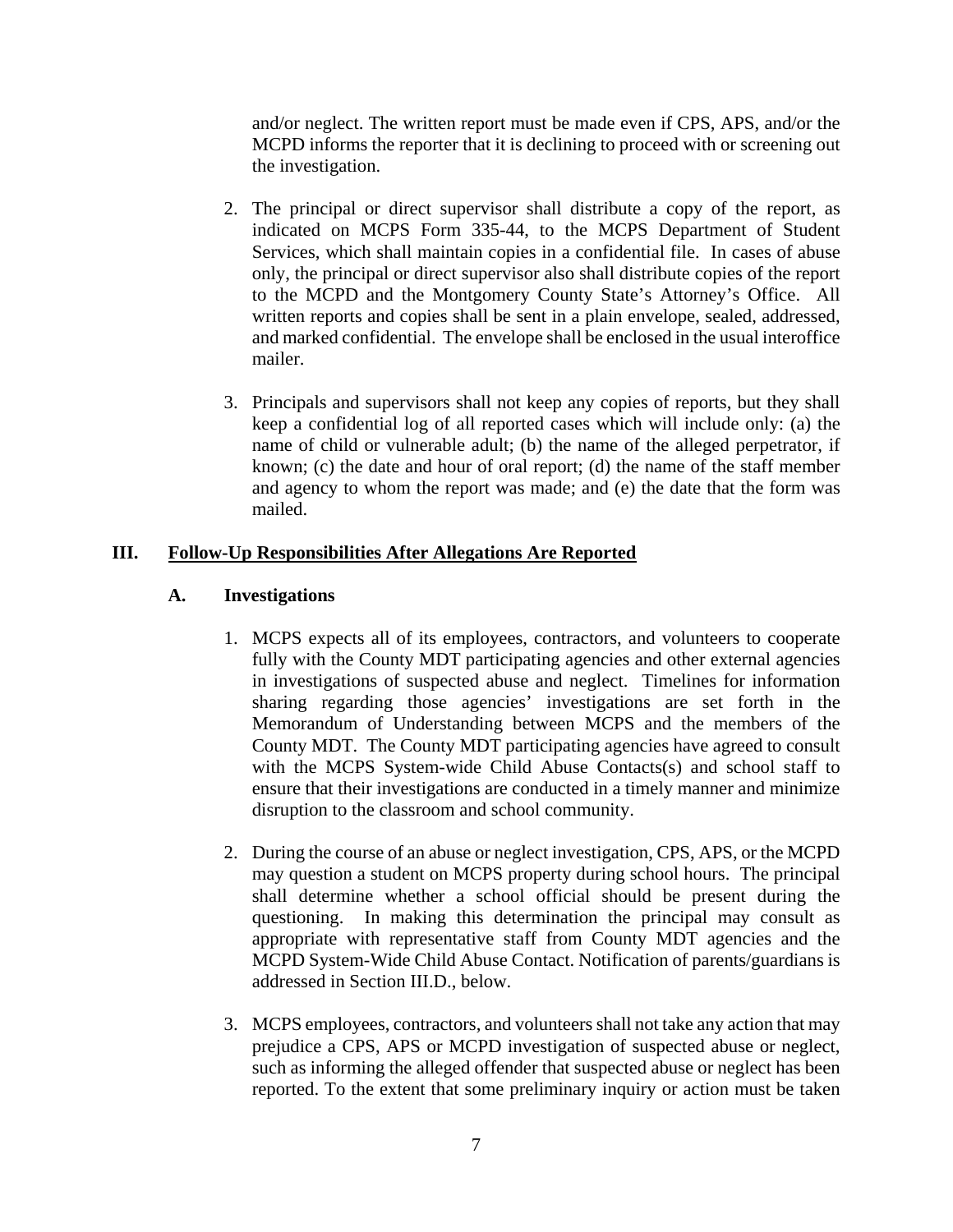by MCPS to accommodate or protect the alleged victim or in the best interest of other children or vulnerable adults, that inquiry or action should be pursued in consultation with the County MDT.

## **B. Additional Procedures for Handling Allegations of Abuse or Neglect on MCPS Property or Involving MCPS Employees, Contractors, or Volunteers**

- 1. **Follow-up by the Principal or Direct Supervisor**. A principal or direct supervisor shall take the following additional steps immediately after he/she receives notification of an oral report to CPS (or APS for vulnerable adults) regarding alleged abuse and neglect on MCPS property or involving allegations of abuse or neglect by a MCPS employee, contractor, or volunteer.
	- a. Confirm that an oral report has been made to CPS (or APS for vulnerable adults), and a written report is submitted within 48 hours thereafter, as set forth in Section III above.
	- b. Notify the Special Victims Investigations Division of MCPD in suspected incidents involving a sexual offense, as set forth in Section III above
	- c. Contact and consult with a MCPS System-wide Child Abuse Contact.
	- d. Develop an action plan to protect the safety of the alleged victim and other students. To the extent possible, the plan shall be developed in collaboration with a MCPS System-wide Child Abuse Contact, and it shall avoid informing the alleged offender that suspected abuse or neglect has been reported, except as necessary to protect the best interests of children or vulnerable adults.
	- e. Collaborate with the MCPS System-wide Child Abuse Contact to develop a plan for prompt notification of parents/guardians of student victims, following the steps set forth in Section III(D) below, as well as to determine whether others in the community should be notified and develop a plan for doing so, following the steps set forth in Section III(E) below.
- 2. **Follow-up by MCPS System-wide Child Abuse Contact**. Upon receipt of notification of a report of alleged abuse or neglect, the MCPS System-wide Child Abuse Contact will:
	- a. Consult with appropriate members of the MCPS Child Abuse Coordinating Team, including OSSI, to provide necessary support for the principal or direct supervisor in responding to the situation.
	- b. Ensure that communication with CPS, the MCPD, and other County MDT participating agencies is established as appropriate. The County MDT participating agencies have agreed to respond promptly to MCPS requests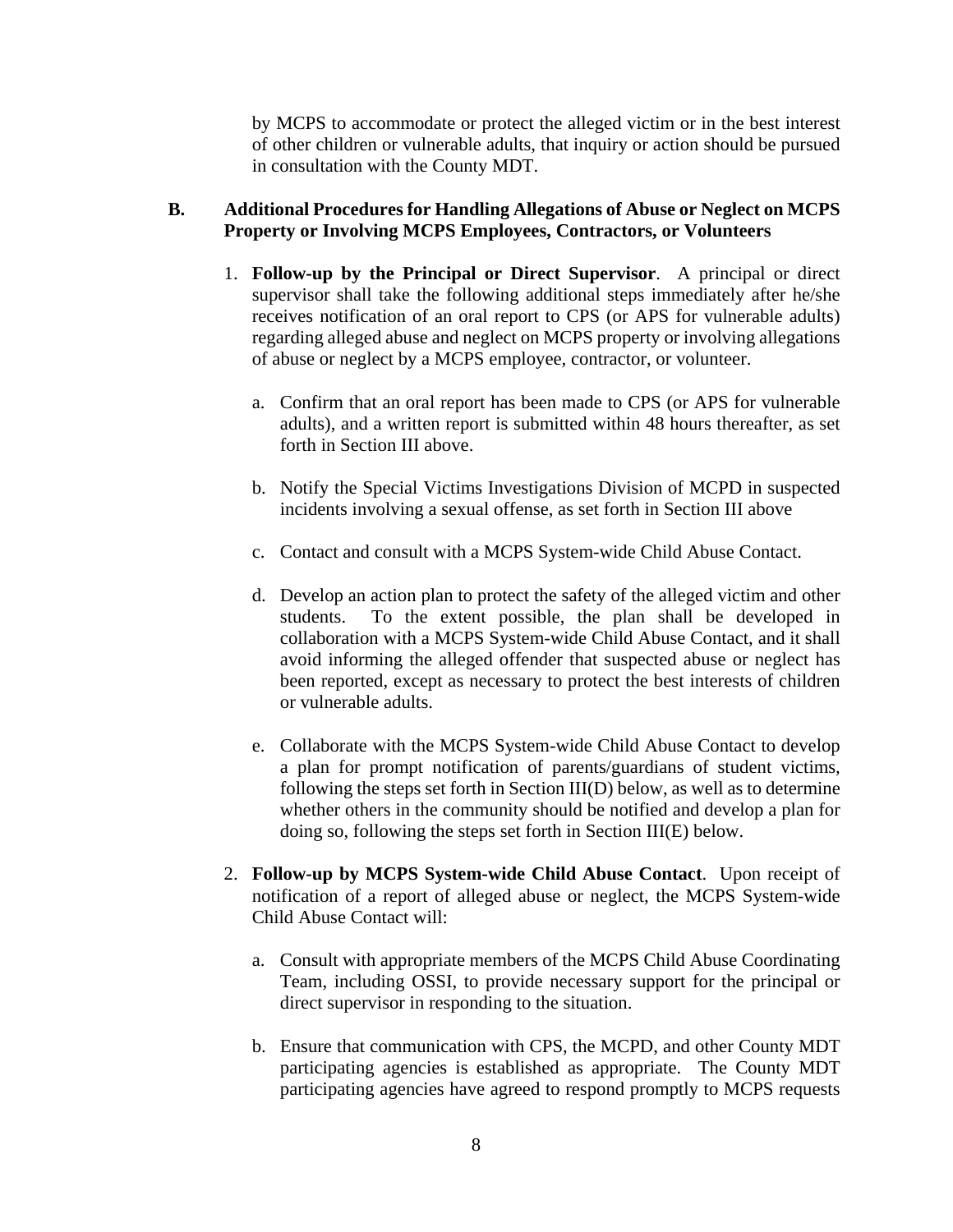for consultation, especially regarding the development of action plans for: (i) prompt notification of parents/guardians of student victims; and (ii) ensuring that the alleged offender does not present an immediate danger to the safety of the alleged victim and other students.

- c. Contact OHRD if the alleged offender is a MCPS employee, contractor, or volunteer.
- d. Coordinate ongoing consultation with and support for the principal and School-Based Child Abuse Liaison.
- 3. **Follow-up by OHRD**. If the alleged offender is a MCPS employee, contractor, or volunteer, OHRD shall:
	- a. Establish a case file.
	- b. Review personnel files to determine if there is other relevant information regarding the alleged offender.
	- c. Develop a plan, in consultation with the principal/supervisor, the MCPS System-wide Child Abuse Contact, the MCPS Child Abuse Coordinating Team, and the County MDT participating agencies, to place the alleged offender on administrative leave or otherwise restrict access to students, while any investigation is pending.
		- i. OHRD shall place a MCPS employee on administrative leave, unless there is significant, credible information that another course of action is warranted.
		- ii. If the alleged offender is a contractor, OHRD will work with other staff in the Office of the Chief Operating Officer (OCOO) to notify the vendor and discontinue the services of the individual suspected of abuse or neglect until the investigation is complete, unless there is significant, credible information that another course of action is warranted.
		- iii. If the alleged offender is a volunteer, OHRD shall work with OSSI and OCOO to restrict the individual from volunteering on MCPS property or in MCPS-sponsored activities until the investigation is complete, unless there is significant, credible information that another course of action is warranted.
		- iv. In implementing this plan, care must be taken to ensure that the MCPS employee, contractor, or volunteer is notified only of the details pertinent to the administrative leave, discontinuation of services, or suspension of volunteer privileges. MCPS employees shall not discuss the allegations with the alleged offender, without prior consultation with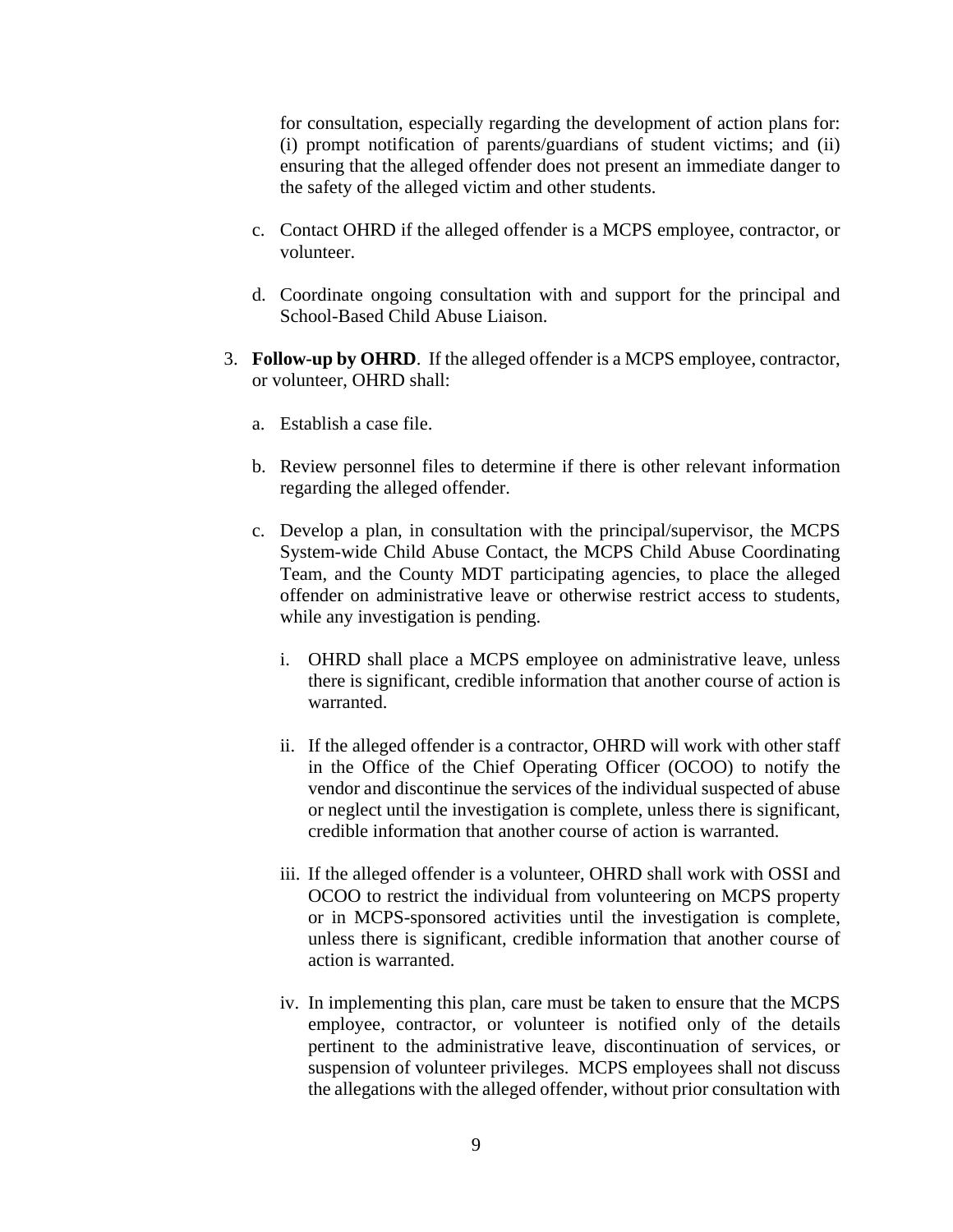the County MDT, in order to avoid compromising the integrity of pending investigations by external agencies.

- d. **Follow-up MCPS Investigation**. In every case of alleged abuse or neglect by a MCPS employee, contractor, or volunteer, OHRD will conduct an internal investigation consistent with all applicable MCPS policies and regulations, and recommend appropriate discipline. OHRD will conduct an internal investigation even when CPS and the MCPD screen out or close out the case without taking action and/or the State's Attorney declines to bring criminal charges because such cases may involve violations of MCPS policies, regulations, contracts, and/or other guidance including the Employee Code of Conduct.
	- i. MCPS internal investigations may proceed only after consultation with the County MDT participating agencies and in accordance with the Memorandum of Understanding between MCPS and the County MDT participating agencies. Any such internal investigation must be conducted in a manner that does not interfere with or jeopardize any investigation by CPS, the MCPD, or other external agencies.
	- ii. To the extent possible, MCPS's investigation should make use of police reports, statements, and other information obtained by MDT participating agencies, in accordance with Annotated Code of Maryland, Human Services Article, Section 1-202, to preclude repetitive questioning of alleged victims and witnesses.
	- iii. The primary purpose of the MCPS investigation is to determine whether there is evidence of misconduct by the MCPS employee, contractor, or volunteer. In addition, the investigation should determine whether the matter was reported as required by law and MCPS policy and regulations, and whether additional professional development or other process enhancements warranted.
	- iv. The investigation shall comply with MCPS policies and regulations regarding due process rights of MCPS employees, and the employee shall be informed of the results of the investigation.
	- v. The results of the investigation will be retained in a confidential OHRD file as long as the individual continues to provide services to MCPS and for at least five years thereafter. These files will then be placed in permanent storage.
	- vi. OHRD's confidential investigation files also track information reported by principals/supervisors regarding alleged violations of the Employee Code of Conduct, as well as other potentially inappropriate interactions between students and MCPS employees, contractors, or volunteers that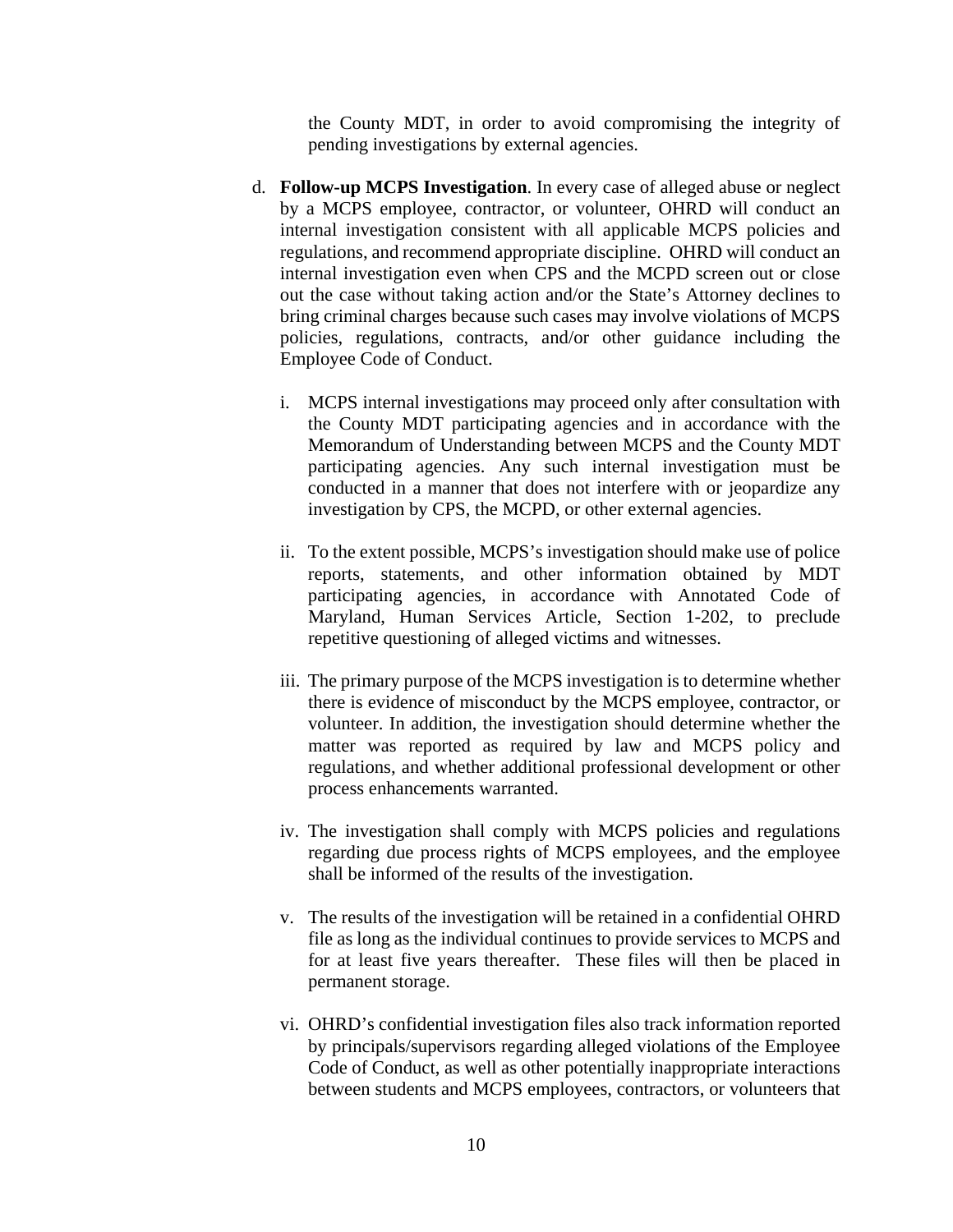do not independently give reason to suspect abuse or neglect but may merit further investigation if additional information comes to light, such conduct is repeated, or a pattern is identified.

# **C. Student Support Services**

- 1. If a child or vulnerable adult involved in an alleged abuse or neglect situation is in need of emergency medical or mental health treatment, the principal or the principal's designee shall arrange for the child to be taken immediately to the hospital under appropriate adult supervision. A representative from CPS (or APS for vulnerable results) should be notified either in advance or as soon thereafter as possible. In all other non-emergency instances, MCPS shall consult with a CPS, APS, or MCPD representative regarding medical or mental health treatment for the child or vulnerable adult.
- 2. The School-Based Child Abuse Liaison will ensure that guidance counselors, school psychologists, pupil personnel workers, nurses, and other appropriate school system personnel are available to provide support and counseling to students who come forward to report or confirm allegations of abuse or neglect.
- 3. To coordinate services to the alleged victim of abuse or neglect, as well as students who report abuse and neglect, the MCPS System-wide Child Abuse Contact may consult with County MDT participating agencies to share or obtain information, or to discuss concerns, to the extent permitted by laws protecting confidentiality of MCPS personnel and students. MCPS staff may participate in the MDT meetings or consultations in accordance with the procedures established between MCPS and other MDT agencies.
- 4. When a MCPS principal becomes aware that a student who is the subject of investigations of abuse or neglect has withdrawn and/or moved out of his/her home school within three months of the initiation of an investigation, the principal should notify the MCPS System-wide Child Abuse Contact who, in turn, shall consult with County MDT participating agencies as appropriate.

## **D. Notification of Parents/Guardians of Student Victims**

- 1. Principals, in collaboration with the MCPS System-wide Child Abuse Contact, will develop a plan to promptly notify parents/guardians of students involved in an alleged abuse or neglect situation, except when such notification would create a threat to the well-being of the student (such as when a parent/guardian or family or household member is suspected of committing abuse or neglect). In these cases, CPS, APS (for vulnerable adults), or the Special Victims Investigations Division of the MCPD are responsible for notification of the parents/guardians.
- 2. MCPS will offer confidential interpretation services if necessary to facilitate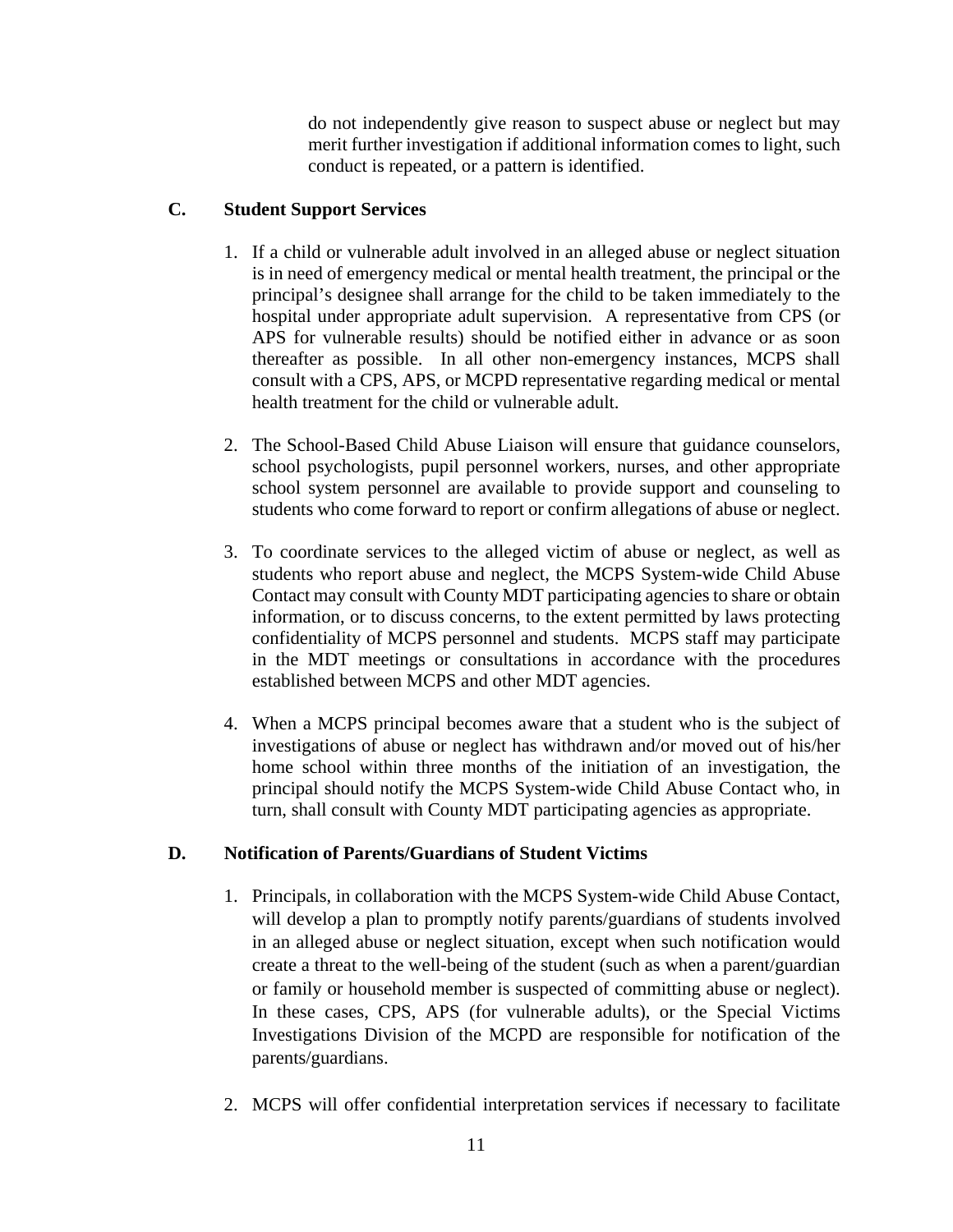communication with the parents/guardians.

- 3. Decisions as to who will notify parents/guardians of a report of alleged abuse or neglect and when notification will occur will be made by the principal in consultation with the MCPS System-wide Child Abuse Contact and County MDT participating agencies.
- 4. A student may not be removed from the school grounds for questioning or medical investigation without parental approval unless: (a) the Montgomery County Department of Health and Human Services has guardianship or an authorization for shelter care to remove the student; or (b) there is a medical emergency which is caused by suspected abuse or neglect.
- 5. When a student is removed, the principal shall ensure that prompt notification of the removal is made to parents/guardians. By mutual agreement, such notification may be delegated to CPS, APS, or the Special Victims Investigations Division of the MCPD.

### **E. Notification of Others in the School Community**

- 1. The principal will collaborate with the MCPS System-wide Child Abuse Contact, members of the MCPS Child Abuse Coordinating Team, including the Office of Communications and OSSI, and County MDT agencies to determine whether others in the school community should be notified and develop a plan, including a timeline, for doing so.
	- a. While any investigation is pending and prior to an arrest or the filing of any charges, the principal shall collaborate with the MCPS System-wide Child Abuse Contact, members of the MCPS Child Abuse Coordinating Team, including the Office of Communications, and County MDT agencies to determine whether notification of the school community would: (a) be in the best interests of the alleged victim; or (b) interfere with an ongoing investigation.
	- b. The County MDT partner agencies will inform MCPS in advance if they have knowledge of an impending arrest or filing of charges involving an alleged child abuse or neglect incident that occurred on MCPS property or during a MCPS-sponsored activity or that involves a MCPS employee, contractor, or volunteer. MCPS will encourage County MDT partner agencies to make arrests away from school premises and during non-school hours, when possible.
	- c. When MCPS learns that an arrest has been made or charges have been filed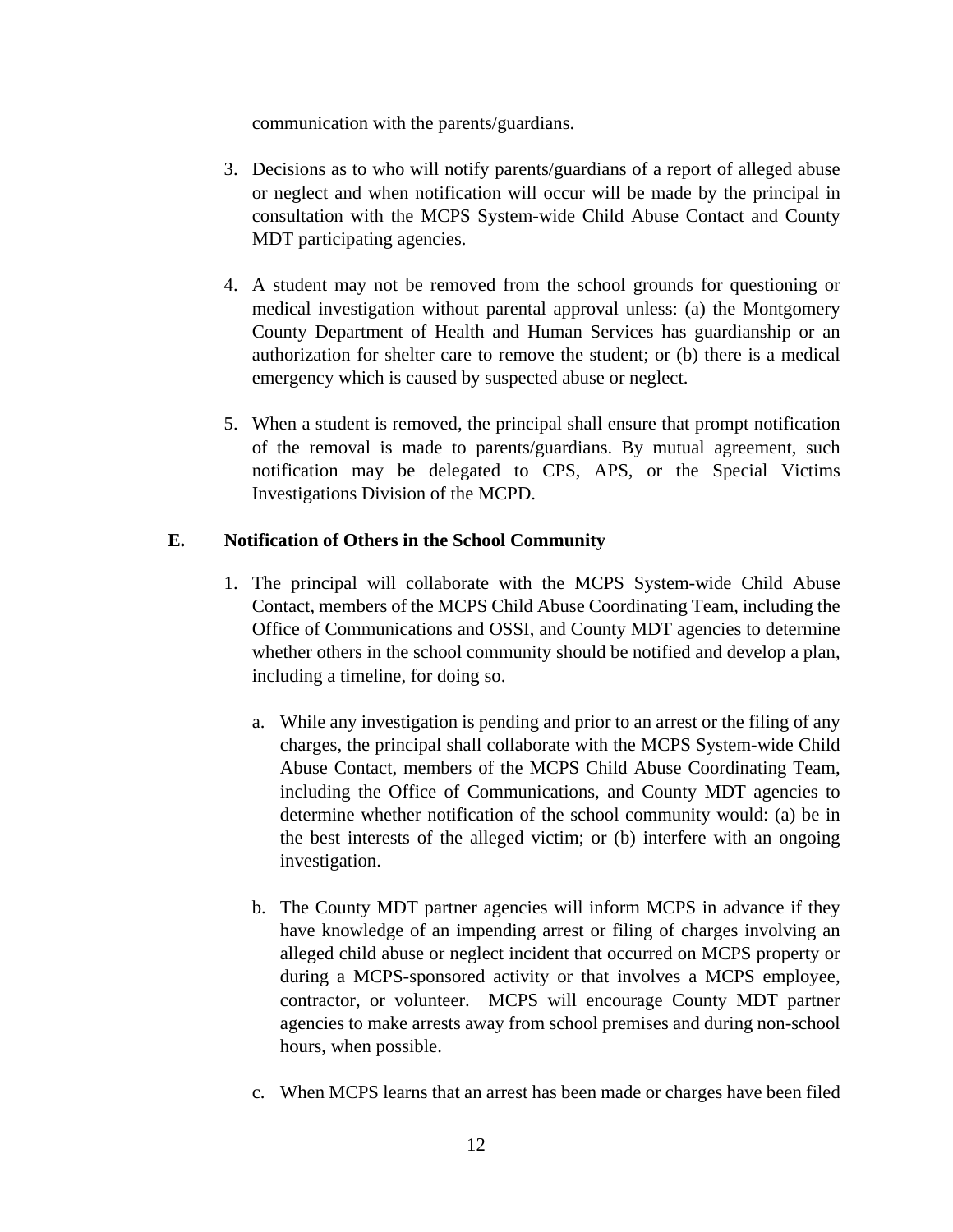for an alleged abuse and neglect incident that occurred on MCPS property, the principal shall collaborate with the MCPS System-wide Child Abuse Contact, members of the MCPS Child Abuse Coordinating Team, including the Office of Communications and OSSI, and County MDT agencies, to make appropriate notification of the community.

- 2. MCPS will strive to implement any community notification in a manner that: (a) safeguards the privacy and confidentiality of students and families affected by the allegations of abuse or neglect; (b) provides information to assure the community that is properly handling the allegations in a manner to ensure the safety of all students in the school community; and (c) is consistent with due process for the alleged offender.
- 3. Copies of any community notification letter, email, or electronic voicemail shall be shared with the MCPS System-wide Child Abuse Contact and other members of the MCPS Child Abuse Coordinating Team.
- 4. Agencies participating in the County MDT have agreed to support MCPS staff in responding, as appropriate, to questions from members of the community regarding their investigations of suspected abuse or neglect.

## **IV. Confidentiality, Immunity, and Protection Against Retaliation**

- A. Under Maryland law, any person who in good faith makes or participates in making a report of abuse or neglect or who participates in an investigation or a resultant judicial proceeding is immune from any civil liability or criminal penalty that would otherwise result from making a report of abuse or neglect, or participating in an investigation or a resultant judicial proceeding.
- B. Under Maryland law, no MCPS employee, contractor, or volunteer may intentionally prevent or interfere with the making reports of abuse and neglect.
- C. When MCPS employees, contractors, and volunteers come forward and make good-faith reports of abuse or neglect and/or participate in an investigation of abuse or neglect, MCPS shall strive to protect them from intimidation, harassment, or reprisals/retaliation for those actions.
- D. When students are victims or witnesses of abuse or neglect or when they come forward and make good-faith reports of abuse or neglect and/or participate in an investigation of abuse or neglect, MCPS shall strive to protect them from intimidation, harassment, or reprisals/retaliation for those actions.
- E. All MCPS employees, contractors, and volunteers are required to protect the identity of the reporter unless required by law to reveal the source.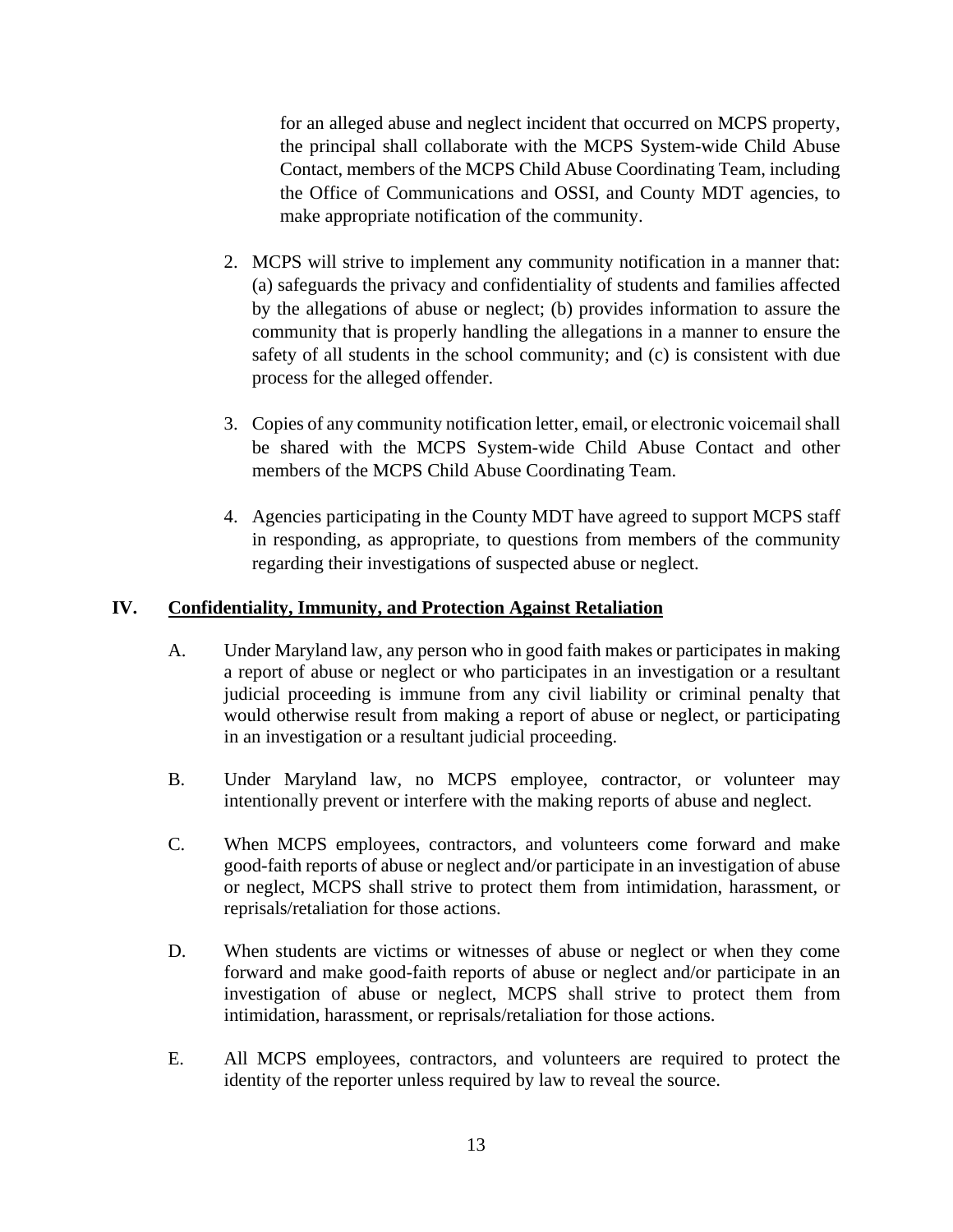## **V. Consequences for Knowingly Failing to Report Abuse or Neglect or for Interfering with Reporting**

- A. Any MCPS employee who suspects child abuse and/or neglect and knowingly fails to report it, or who intentionally prevents or interferes with reporting, shall be subject to discipline up to and including suspension or dismissal for misconduct in office.
- B. Any MCPS contractor who suspects child abuse and/or neglect and knowingly fails to report it shall be subject to discipline up to and including discontinuation of services.
- C. Any MCPS volunteer who suspects child abuse and/or neglect and knowingly fails to report it shall be subject to discipline up to and including discontinuation of volunteering privileges.
- D. In addition, any certification issued under the authority of the Maryland State Board of Education or another licensing or certification board may be suspended or revoked, based on the criteria forth in Maryland law, including Code of Maryland Regulations (COMAR) 13A.12.05.02.

### **VI. Consequences for Offenses With Respect to Abuse or Neglect**

- A. If MCPS determines that a MCPS employee has been involved in abuse or neglect or otherwise violated MCPS policies, regulations, or guidance, including the MCPS Employee Code of Conduct, the individual shall be subject to discipline up to and including suspension or dismissal for misconduct in office.
- B. If MCPS determines that a MCPS contractor or volunteer has been involved in abuse or neglect or otherwise violated MCPS policies, regulations, contracts, or guidance, the individual shall be subject to discipline up to and including termination of services or volunteering privileges, as appropriate.
- C. In addition, any certification issued under the authority of the Maryland State Board of Education or another licensing or certification board may be suspended or revoked, based on the criteria forth in Maryland law, including COMAR 13A.12.05.02.

#### **VII. Professional Development**

- A. MCPS, with support from national and local experts, including County MDT partner agencies, will provide appropriate professional development to support MCPS employees in carrying out this regulation.
	- 1. Prior to working with students, all new MCPS employees shall receive mandatory training in recognizing, reporting, and preventing abuse and neglect